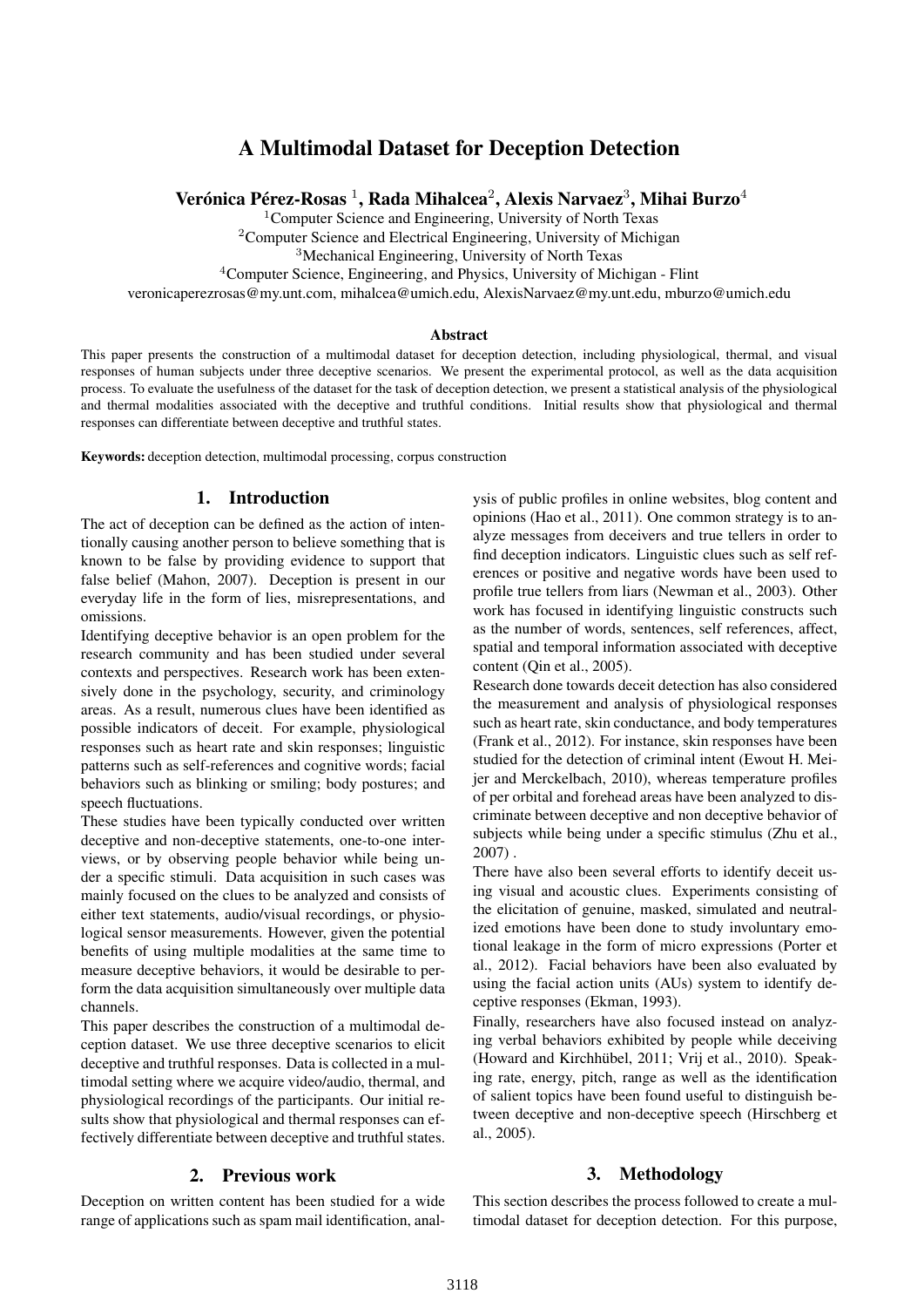we performed a set of experiments where subjects were asked to elicit deceptive or truthful responses according to three different scenarios, namely mock crime, best friend, and abortion.

Our choice of topics was motivated by previous research were linguistic behaviors have been studied under similar conditions and showed important differences between truth tellers and liars. However, unlike previous studies, we are incorporating visual, acoustic, physiological and thermal modalities to better sense differences between deceptive and truthful responses.

# 3.1. Materials

For our recordings we used a thermal camera FLIR Thermovision A40 with a resolution of 340x240 and a frame rate of 60 frames per second, and two regular web cameras: Quick Cam Orbit AF Logitech and HD webcam C525, each with a maximum resolution of 980x720 pixels and a frame rate of 30 frames per second. For physiological data acquisition, we used four different sensors: blood volume pulse (BVP sensor), skin conductance (SC sensor), skin temperature (T sensor), and abdominal respiration (BR sensor).

# 3.2. Participants

30 graduate and undergraduate students participated in the experiments.The sample consisted of 5 female and 25 male participants, all expressing themselves in English, from varied ethnical backgrounds (Asian, African-American, Caucasian, and Hispanic), with ages ranging between 22 and 38 years.

# 3.3. Procedure

We first presented each participant with an overview of the experimental procedure and hardware settings. We instructed them to respond either truthfully or deceptively, depending on the scenario being run. Also, two different stations were identified; one was a private area in the lab and the other was the experimental system station. Before each recording session, each participant was asked to sit at the recording station. Then, the participant was connected to the physiological sensors and both the thermal camera and the web cameras were adjusted according to each user height.

Participants were also asked to avoid any excessive movements with their head or hands because of the equipment motion sensitivity. The aim of the movement restrictions was to obtain high quality data from the cameras and the physiological sensors. This is particularly important for the temperature and the skin conductance measurements, since they are obtained using wired sensors that need to be in permanent contact with the skin. An alternative to this restrictive setting would be to use wireless sensors, which are non-invasive, provide acceptable accuracy, and allow mobility.

# 3.3.1. Scenario 1. Mock crime

In this experiment, participants were asked to be either deceptive or non deceptive in a mock crime scenario where they presumably stole a \$20 dollar bill. Each participant was told that in order to complete the task successfully, they must not admit to the examiner that they have seen or taken the bill. Therefore, participants who did not have the bill were telling the truth while those who had the bill were lying. Experiment instructions for each participant were as follows:

1. Go to a private area of the lab and look for a hidden envelope, and take (presumably) a \$20 bill from this area.

2. Return to the recording station for a one-on-one interview.

Before the interview, the physiological sensors were calibrated for one minute in order to obtain an accurate sampling of the heart and breathing rates. Next, the examiner stated the following instructions: "Please listen and respond to each question truthfully. Please answer clearly and loudly. Please try not to move your head and shoulders during the interview, so that the sensors will not be affected by your movements.". The interview is as follows:

1. Are the lights on in this room?

2. Regarding that missing bill, do you intend to answer truthfully each question about that?

3. Prior to 2012, did you ever lie to someone who trusted you?

- 4. Did you take that bill?
- 5. Did you ever lie to keep out of trouble?
- 6. Did you take the bill from the private area of the lab?
- 7. Prior to this year, did you ever lie for personal gain?
- 8. What was inside the white envelope?

9. Please describe step by step, in as much detail as you can, what you did while you were behind the white board. Please aim at a clear description of about 2-3 minutes. 10. Do you know where that missing bill is now?

# 3.3.2. Scenario 2. Best Friend

In this experiment participants were asked to provide both a true description of their best friend, as well a deceptive description about a person they cannot stand. Each participant was asked to speak freely for about 2-3 minutes. The experiment session consisted of two independent recordings for each case, when a participant was either telling the truth or lying. Before each recording the examiner stated the following instructions:

- 1. First, think about your best friend. Talk about your friendship with him or her, mentioning the reasons for which you are such good friends, include anecdotes or anything that seems to you relevant to describe your relationship and what keeps you together. Thus, in this description you will have to tell the truth about what you feel about your best friend. Try to be clear, detailed and sincere. Please aim at a description of about 2-3 minutes.
- 2. Now think about a person you cannot stand, and talk about this person, describing this person as though he/she were your best friend. That is, in this description you will have to lie about what you actually feel about this person. Once again, please try to be as detailed as possible. Please aim at a description of about 2 - 3 minutes.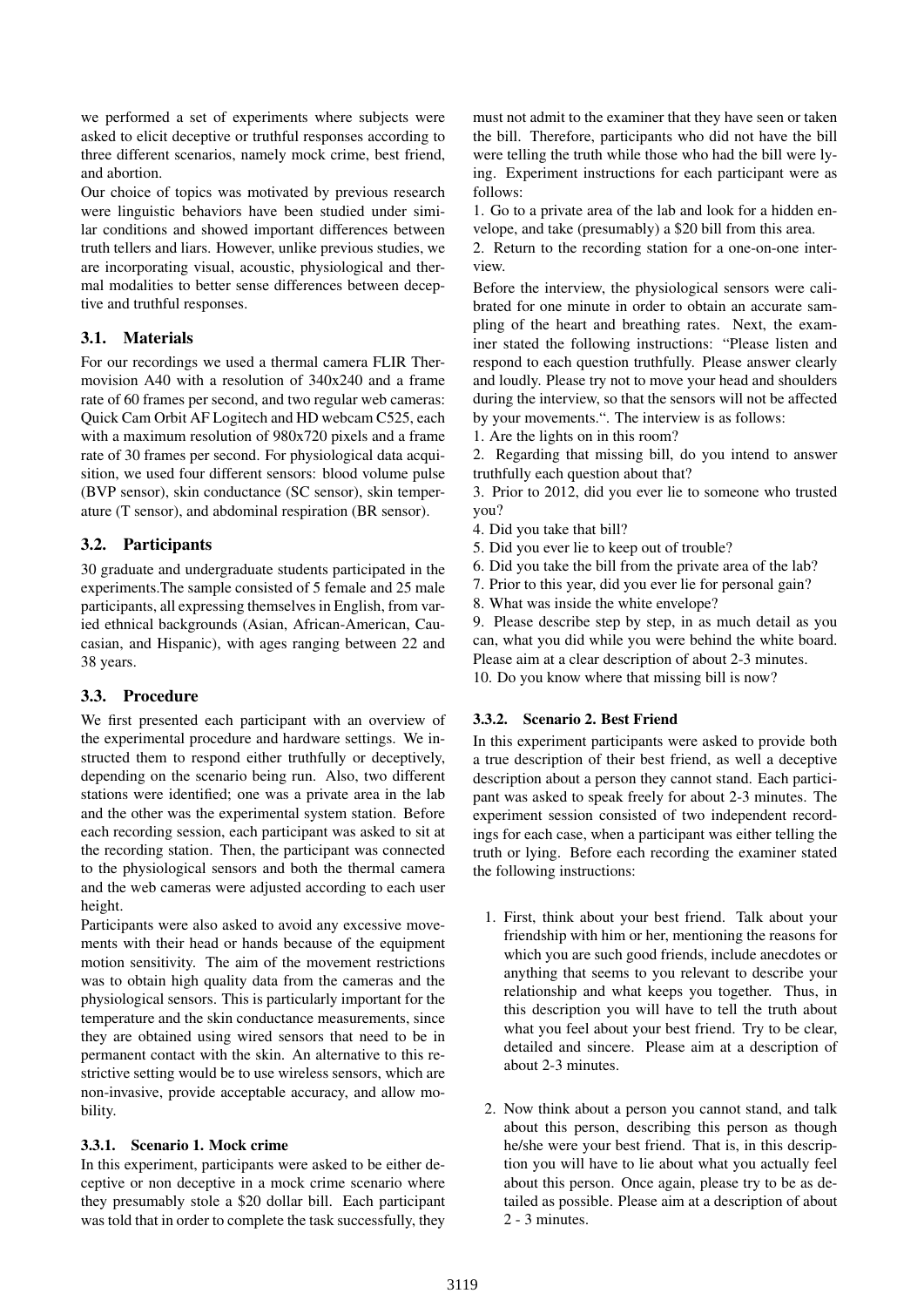### 3.3.3. Scenario 3. Abortion

In this experiment the participants were asked to provide a truthful and a deceptive opinion about their feelings regarding abortion. Participants were asked to imagine a scenario where they took part in a debate on abortion in which they had an available time slot of 2-3 minutes to express their opinions.

The experiment session consisted of two independent recordings for each case, when the participant was either telling the truth or lying. In the first part of the experiment, the participant had to defend his or her point of view regarding abortion. In the second part of the experiment, the participant was asked to give a convincing statement defending the point of view opposite to his or her beliefs; in other words, the participant was asked to lie about what he or she really thinks about abortion. Before each recording the examiner repeated the following instructions:

- 1. Prepare a brief speech about your real opinion on abortion. Thus, in this speech you will have to tell the truth about what you believe about abortion. Remember that you will remain anonymous (your name will not be recorded), so please be truly honest in expressing your opinion. Try and explain the reasons that push you to take that position in the clearest, most detailed and most sincere way possible. Please aim at a speech of about 2-3 minutes.
- 2. Prepare a brief speech expressing the opposite of your opinion on abortion. That is, in this speech you will have to lie about what you actually believe about abortion. Once again, please try to be as detailed as possible. Please aim at a speech of about 2-3 minutes.

# 3.3.4. Thermal and Video Recordings

During each recording session two videos were obtained using the cameras described in section 3.1. The first camera was used to record a face close up whereas the second camera recorded the upper body, including the head, neck and arms. To acquire the thermal data we used the Flir Therma-Cam Researcher software; in the case of the web cameras, we used the Logitech recording software. Two computers were used to control the signals and videos obtained; two experimenters were needed to control the data acquisition process and to conduct the interviews.

### 3.3.5. Physiological Measurements

Four sensors were attached to the non-dominant hand of the participants. Two skin conductance electrodes were placed on the second and third fingers whereas the skin temperature and blood volume blood volume sensors were placed at the thumb and index fingers respectively. The respiration sensor was placed comfortably around the thoracic region. The output of each sensor was obtained from a multimodal encoder connected to the main computer using an USB interface device. We recorded the combined output with the Biograph Infinity Physiology suite, which allowed us to visualize and control the data acquisition process.

# 4. Initial Experiments

### 4.1. Multimodal Features

After the data collection, we obtained a total of 30 observations for each scenario, including their corresponding visual, thermal, and physiological recordings. Table 1 shows the data distribution over the deceptive and truthful conditions. The raw data was then processed to obtain the following features to represent each modality.

- Facial micro expressions: We automatically extracted 30 action units corresponding to muscle movements of eyes, eyebrows, nose, lips and chin. Additionally, we extracted smile intensity estimates as well as head pose orientation. Each feature was measured at frame level using CERT (Littlewort et al., 2011), and then averaged to obtain a single feature vector for each video recording.
- Acoustic variations in speech: We extracted prosody, energy, voicing probabilities, spectrum, and cepstral coefficients to represent variations in speech. We use OpenEar(Schuller, 2009), an open source software for acoustic feature extraction. Overall, we obtained a set of 28 acoustic features. Each feature was computed using a frame sampling of 25ms and normalized using z-standardization. Since each feature was obtained at the frame level we averaged each feature value over all the frames in the audio recording to obtain a single feature vector.
- Physiological responses: We obtained physiological features by processing the raw signal from each sensor. We used a commercial software called Biograph Infiniti Physiology suite<sup>1</sup> to obtain physiological assessments for temperature, heart rate, blood volume pulse, skin conductance, and respiration. We obtained raw signal measurements as well as statistical descriptors for each physiological response, including maximum and minimum values, means, standard deviations, and mean amplitudes (epochs).
- Thermal response: From the thermal recording, we obtained two different sets of features, one corresponding to face temperatures and the second one corresponding to the entire frame. Each set consisted of raw measurements of minimum and maximum temperatures, as well as statistical descriptors such as means and standard deviations. Each feature was measured at frame level and then averaged over the number of thermal frame samples.

# 4.2. Exploratory Analysis

As a preliminary analysis to identify relations between single modality features and deceptive behavior, we analyzed the percentile ranking among the deceptive and truthful groups. During this preliminary analysis, we also performed the percentile ranking analysis for visual and acoustic features, but they did not show a significant difference between groups.

<sup>1</sup> http://www.thoughttechnology.com/physsuite.htm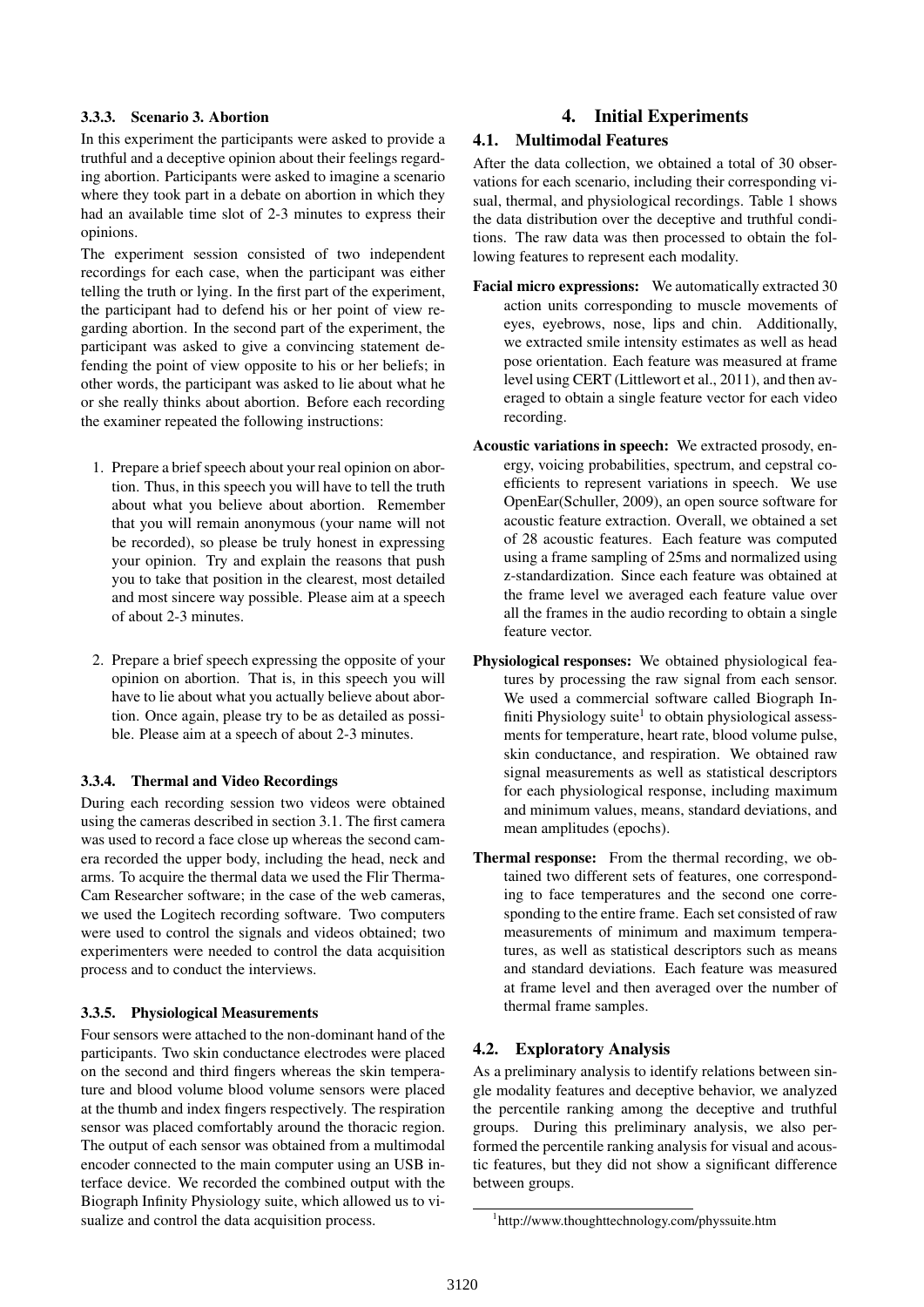| Scenario           | Deceptive Truthful |    |
|--------------------|--------------------|----|
| Mock crime         | 16                 | 14 |
| <b>Best friend</b> | 30                 | 30 |
| Abortion           | 30                 | 30 |

Table 1: Data distribution for deceptive and truthful conditions for three deceptive scenarios



Figure 1: Percentile ranking analysis of physiological measurements: skin conductance, temperature, and heart rate

#### 4.2.1. Physiological Responses

Figure 1 shows the box plots for the subjects' temperature, skin conductance, and heart rate responses during the mock crime, best friend and abortion scenarios.

As observed, for the mock crime scenario, physiological responses present important variations between the deceptive and truthful subjects. Raw skin conductance signal measurement is higher for the deceptive cases than for the truthful ones with an increment of two units. Temperatures also show a similar trend with a difference of about two degrees Celsius when people are being deceptive. Heart frequencies present higher differences between deceptive and truthful groups.

However, these trends are not applicable for the best friend and abortion scenarios where physiological responses are similar for both groups. As future work we are considering to further analyze these two scenarios and study the integration of additional modalities in order to find clearer differences between deceptive and truthful groups.

#### 4.2.2. Thermal Responses

Figure 2 shows percentile ranking for the minimum and maximum temperature values collected with the thermal camera. From this graph, thermal measures show a clear differentiation between deceptive and truthful groups for the mock crime scenario. As before, differences are not clear for the best friend and the abortion scenarios.



Figure 2: Percentile ranking analysis of thermal features

#### 5. Conclusions

In this paper, we introduced a multimodal deception dataset, consisting of measurements of physiological, thermal, and visual responses recorded over three different deceptive scenarios. We presented our initial experiments including a statistical analysis of the differences between deceptive and truthful settings when using physiological and thermal responses. Our next step will be to perform multimodal experiments where we explore the role of each modality in deception detection.

The most important contribution of this paper is a new multimodal deception dataset, which includes accurate physiological measurements. These measurements can be used as ground truth for non-invasive approaches that use the visual and thermal data streams to estimate physiological measurements such as respiration and heart rate, thus making the process non-invasive and suitable for more realistic environments.

#### Acknowledgments

This material is based in part upon work supported by National Science Foundation award #1355633. Any opinions, findings, and conclusions or recommendations expressed in this material are those of the authors and do not necessarily reflect the views of the National Science Foundation.

#### 6. References

- Ekman, P. (1993). Facial expression of emotion. *American Psychologist*, 48:384–392.
- Ewout H. Meijer, B. V. and Merckelbach, H. (2010). Detecting criminal intent with the concealed information test. *The Open Criminology Journal*, 3:44–47.
- Frank, M., Movellan, J., Bartlett, M., and Littleworth, G. (2012). RU-FACS-1 database, Machine Perception Laboratory, U.C. San Diego.